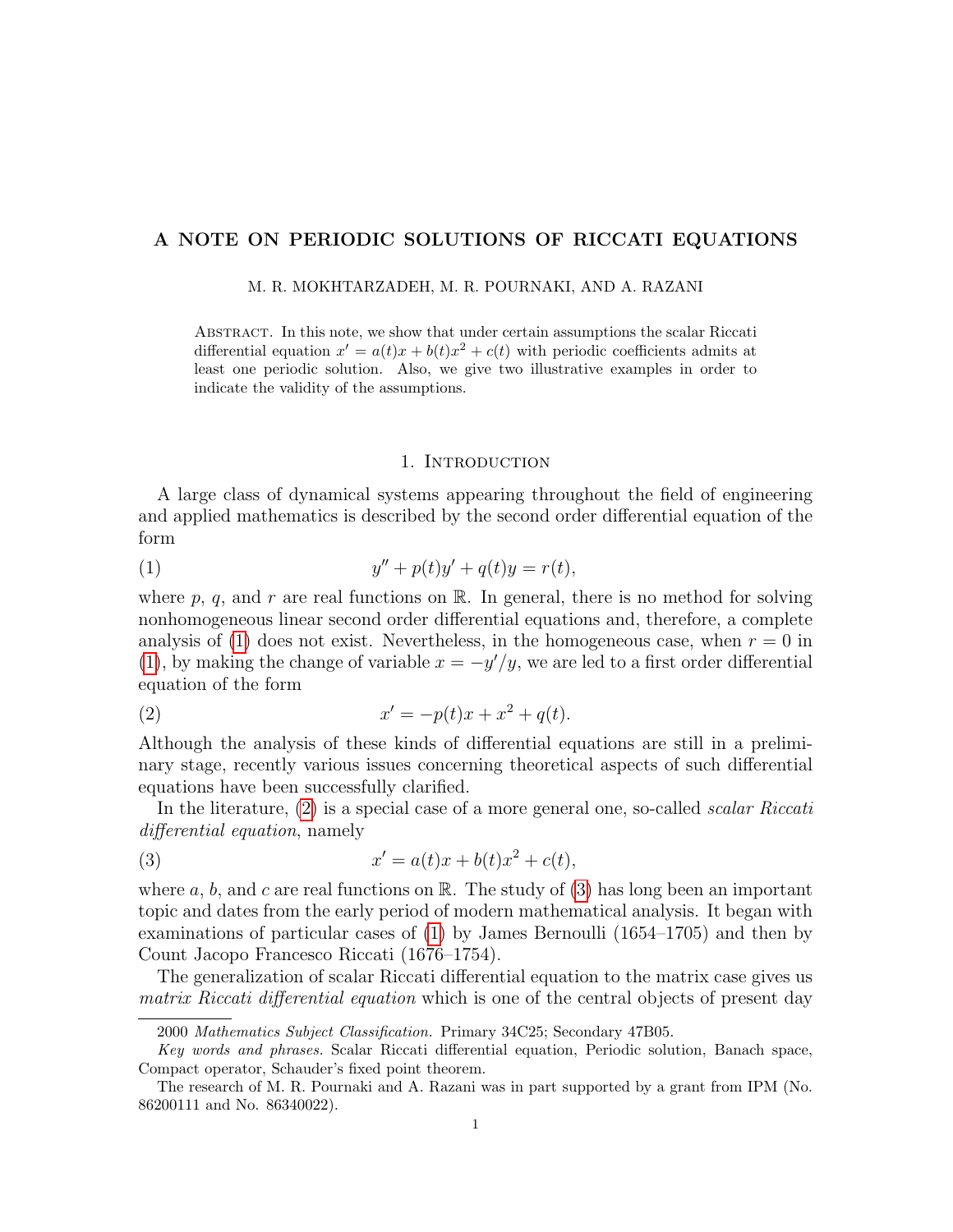control theory. In fact, in the theory of control systems, the qualitative control problem has received considerable research interests. This problem is regarded as an extension of the classical result of Kalman et al. [\[10\]](#page-9-0) on controllability and stability of linear systems which is relevant to such differential equations (see [\[5,](#page-8-0) [16,](#page-9-1) [4,](#page-8-1) [3,](#page-8-2) [7,](#page-8-3) [8\]](#page-9-2)). Matrix Riccati differential equations also play predominant roles in other control theory problems such as dynamic games, linear systems with Markovian jumps, and stochastic control. The study of such differential equations, which also appears in a number of other areas such as biomathematics and multidimensional transport processes, is an interesting area of current research. There exists a rather extensive literature on the matrix Riccati differential equation, mainly developed within the automatic control literature. We refer the readers to  $[3]$  as an extensive survey as well as to  $[5, 16, 4, 9]$  $[5, 16, 4, 9]$  $[5, 16, 4, 9]$  $[5, 16, 4, 9]$ as fundamental papers on this area.

The analysis of periodic systems has long been a topic of interest. In this direction, an important question, which has been studied extensively by a number of authors (see, for example [\[1,](#page-8-4) [12,](#page-9-4) [14,](#page-9-5) [18,](#page-9-6) [17\]](#page-9-7)), is whether Riccati differential equations can support periodic solutions or not. For example, in theoretical aspects, knowledge of the periodic solutions is important for understanding the phase portrait of the Riccati differential equations and, in particular, the qualitative behavior of solutions (see, for example [\[16\]](#page-9-1)). On the other hand, on the applied side, in the problem of quadratic periodic optimization, arising for instance in the design of solar heating systems where the ambient temperature represents a periodic input, there occurs the need to compute the periodic solutions, if any, of a scalar or matrix Riccati differential equation with periodic coefficients. Another application is found in Kalman filtering of periodic systems such as orbiting satellites, seasonal phenomena like river flows, and econometric models, etc. We refer the readers to [\[2\]](#page-8-5) for an overview on the structural properties of periodic systems, to [\[3\]](#page-8-2) for the properties of periodic solutions to periodic Riccati differential equations, and to [\[6\]](#page-8-6) for the study of the periodic Lyapunov differential equations. Also, the book by Reid [\[15\]](#page-9-8) covers many areas in Riccati differential equations and is concerned with applications of these differential equations such as transmission line phenomena, theory of random processes, variational theory and optimal control theory, diffusion problems, and invariant imbedding.

In this note, we deal with scalar Riccati differential equations. In the light of the above discussion, it seems reasonable to consider [\(3\)](#page-0-2) and asks when this differential equation has a periodic solution. In this direction, we assume that  $a, b$ , and  $c$  are  $\omega$ -periodic continuous real functions on R and give certain conditions to guarantee the existence of at least one periodic solution for [\(3\)](#page-0-2). The proof hinges on Schauder's fixed point theorem (see Theorem [2.2\)](#page-2-0) applied to integral equation [\(5\)](#page-3-0) which is a reformulation of [\(3\)](#page-0-2). In order to indicate the validity of the assumptions made in our result, we also treat two illustrative examples.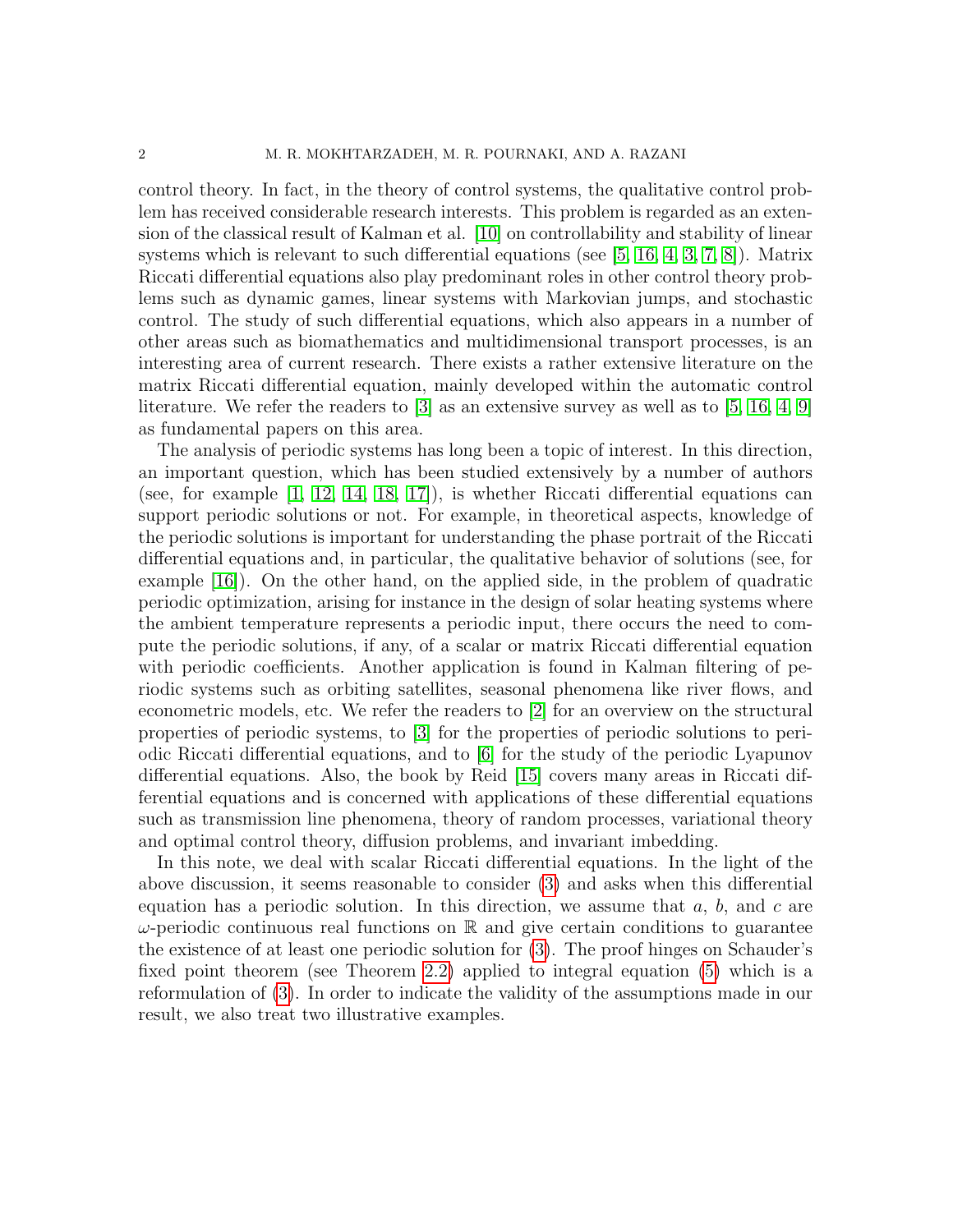### 2. Preliminaries

In this section, we present a brief survey of notions and results of functional analysis which we shall need later. The reader is referred to [\[11\]](#page-9-9) for a fuller treatment of the subject.

We start by recalling the definition of a normed space. Let  $X$  be a vector space over R. Then a norm on X is a function  $\| \cdot \| : X \longrightarrow \mathbb{R}$  such that (1)  $\|x\| \geq 0$  for all  $x \in X$  and  $||x|| = 0$  if and only if  $x = 0$ , (2)  $||\alpha x|| = |\alpha| ||x||$  for all  $\alpha \in \mathbb{R}$  and for all  $x \in X$ , (3)  $||x + y|| \le ||x|| + ||y||$  for all  $x, y \in X$  (triangle inequality). A vector space X over R together with a norm  $\| \cdot \|$  is called a normed space. In this case, the distance from x to y in X is defined by  $d(x, y) = ||x - y||$ . This defines a metric on X. Therefore, every normed space has a metric and so has an associated topology. All the standard topological notions same as open sets, closed sets, bounded sets, convergence, etc. may be applied to  $X$ . Also, we recall that in a normed space  $X$ , a subset A of X is called *convex* if  $\alpha x + (1 - \alpha)y \in A$  for all  $x, y \in A$  and for all  $\alpha$  with  $0 \leq \alpha \leq 1$ .

We are now going to define Banach spaces which are the most manageable among all types of normed spaces due to their metric structure. A normed space X is called a Banach space if it is complete, i.e., if every Cauchy sequence in X is convergent. Also, for a given Banach space  $X$ , a *compact* operator on  $X$  is a bounded operator  $S: X \longrightarrow X$  that maps the unit ball in X to a set in X with compact closure. It is easy to see that the operator  $S$  is compact on  $X$  if and only if every bounded sequence  $\{\phi_n\}$  on X has a subsequence  $\{\phi_{n_i}\}\$  such that  $\{S(\phi_{n_i})\}\$ is convergent on X.

We also recall that a given sequence  $\{\phi_n(t)\}\$  of functions from [a, b] to R, is called equicontinuous if for every  $\epsilon > 0$ , there exists a  $\delta > 0$  such that for all  $n \in \mathbb{N}$  and for all  $t_1, t_2 \in [a, b], |t_1 - t_2| < \delta$  implies that  $|\phi_n(t_1) - \phi_n(t_2)| < \epsilon$ .

In the sequel, we also need the following weak version of Ascoli–Arzelà theorem.

<span id="page-2-1"></span>**Theorem 2.1** (Ascoli–Arzelà). Let  $\{\phi_n(t)\}\$ be a sequence of functions from [a, b] to R which is uniformly bounded and equicontinuous. Then  $\{\phi_n(t)\}\$  has a uniformly convergent subsequence.

Finally, we close this section with the following fixed point theorem which is originally due to Schauder and is a key tool for proving the main result of this note (see Main Theorem [3.2\)](#page-4-0).

<span id="page-2-0"></span>**Theorem 2.2** (Schauder). Let X be a Banach space and  $\Omega$  be a closed, bounded, and convex subset of X. If  $S : \Omega \longrightarrow \Omega$  is a compact operator, then S has at least one fixed point on  $\Omega$ .

## 3. Main result

In this section, we state and prove the main contribution of this note (see Main Theorem [3.2\)](#page-4-0). In order to do this, suppose that a, b, and c are  $\omega$ -periodic continuous real functions on  $\mathbb R$  such that  $\int_0^\omega a(\xi)\overline{d\xi} \neq 0$ . Define the function  $\tilde{G} : [0, \omega] \times [0, \omega] \longrightarrow$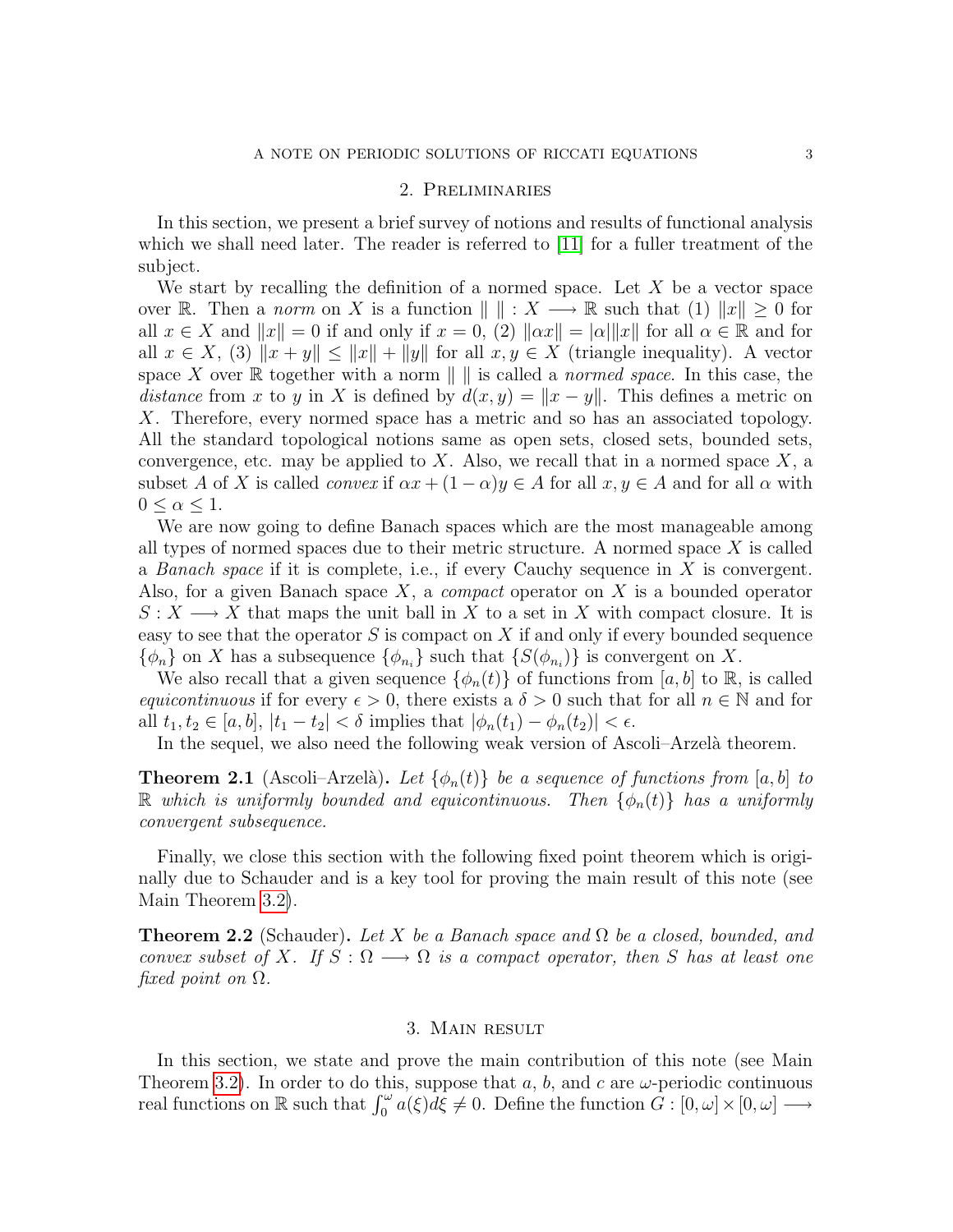R as follows:

(4) 
$$
G(t,s) = \begin{cases} \frac{1}{1-\exp(\int_0^{\omega} a(\xi)d\xi)} \exp\left(\int_s^t a(\xi)d\xi\right) & : 0 \le s \le t \le \omega, \\ \frac{\exp(\int_0^{\omega} a(\xi)d\xi)}{1-\exp(\int_0^{\omega} a(\xi)d\xi)} \exp\left(\int_s^t a(\xi)d\xi\right) & : 0 \le t \le s \le \omega. \end{cases}
$$

<span id="page-3-2"></span><span id="page-3-1"></span>The following lemma is useful for proving the Main Theorem [3.2.](#page-4-0)

**Lemma 3.1.** Let a, b, and c be  $\omega$ -periodic continuous real functions on  $\mathbb{R}$  such that  $\int_0^{\omega} a(\xi) d\xi \neq 0$ . Suppose that x is a continuous real function on R. If x is a solution of the integral equation

<span id="page-3-0"></span>(5) 
$$
x(t) = \int_0^{\omega} G(t,s) (b(s)x^2(s) + c(s)) ds,
$$

then  $x$  is a solution of  $(3)$ .

*Proof.* By assumption,  $x$  is a solution of integral equation [\(5\)](#page-3-0). Therefore, by using expression [\(4\)](#page-3-1), we may write

$$
x(t) = \int_0^{\omega} G(t,s) (b(s)x^2(s) + c(s)) ds
$$
  
\n
$$
= \int_0^t G(t,s) (b(s)x^2(s) + c(s)) ds + \int_t^{\omega} G(t,s) (b(s)x^2(s) + c(s)) ds
$$
  
\n
$$
= \frac{1}{1 - \exp(\int_0^{\omega} a(\xi) d\xi)} \int_0^t \exp(\int_s^t a(\xi) d\xi) (b(s)x^2(s) + c(s)) ds
$$
  
\n(6)  
\n
$$
- \frac{\exp(\int_0^{\omega} a(\xi) d\xi)}{1 - \exp(\int_0^{\omega} a(\xi) d\xi)} \int_{\omega}^t \exp(\int_s^t a(\xi) d\xi) (b(s)x^2(s) + c(s)) ds
$$
  
\n
$$
= \frac{\exp(\int_0^t a(\xi) d\xi)}{1 - \exp(\int_0^{\omega} a(\xi) d\xi)} \int_0^t \frac{1}{\exp(\int_0^s a(\xi) d\xi)} (b(s)x^2(s) + c(s)) ds
$$
  
\n
$$
- \frac{\exp(\int_0^{\omega} a(\xi) d\xi) \exp(\int_0^t a(\xi) d\xi)}{1 - \exp(\int_0^{\omega} a(\xi) d\xi)} \int_{\omega}^t \frac{1}{\exp(\int_0^s a(\xi) d\xi)} (b(s)x^2(s) + c(s)) ds.
$$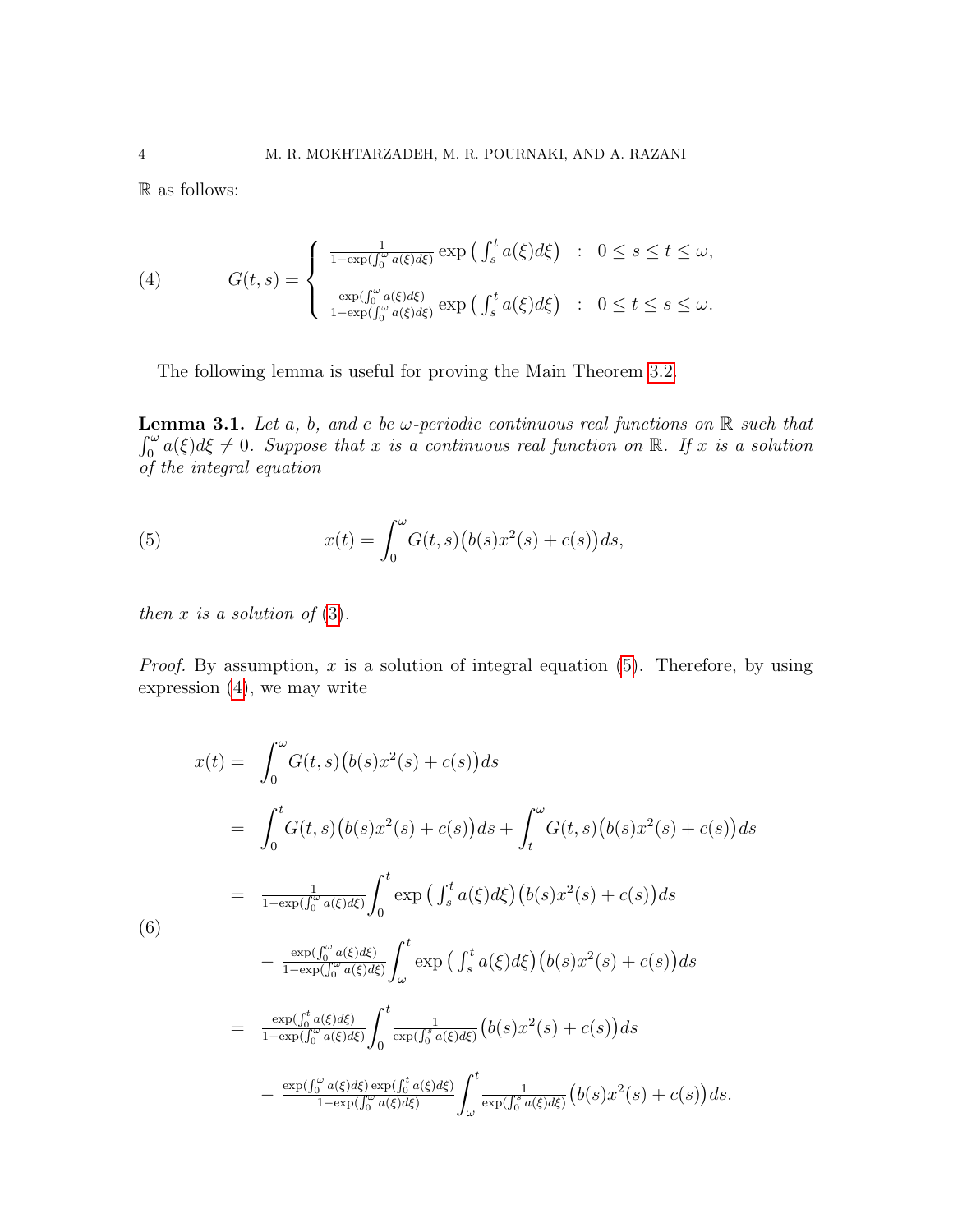Thus, we obtain

$$
x'(t) = \frac{a(t) \exp(\int_0^t a(\xi)d\xi)}{1 - \exp(\int_0^{\infty} a(\xi)d\xi)} \int_0^t \frac{1}{\exp(\int_0^s a(\xi)d\xi)} (b(s)x^2(s) + c(s))ds
$$
  
+ 
$$
\frac{1}{1 - \exp(\int_0^{\infty} a(\xi)d\xi)} (b(t)x^2(t) + c(t))
$$
  

$$
- \frac{a(t) \exp(\int_0^{\infty} a(\xi)d\xi) \exp(\int_0^t a(\xi)d\xi)}{1 - \exp(\int_0^{\infty} a(\xi)d\xi)} \int_{\omega}^t \frac{1}{\exp(\int_0^s a(\xi)d\xi)} (b(s)x^2(s) + c(s))ds
$$
  
- 
$$
\frac{\exp(\int_0^{\infty} a(\xi)d\xi)}{1 - \exp(\int_0^{\infty} a(\xi)d\xi)} (b(t)x^2(t) + c(t))
$$
  
= 
$$
a(t)x(t) + b(t)x^2(t) + c(t),
$$

which shows that x is a solution of [\(3\)](#page-0-2) as requested.  $\square$ 

of finding Green's function we refer the reader to [\[13\]](#page-9-10).

Note that expression [\(4\)](#page-3-1) is, in fact, the Green's function of [\(3\)](#page-0-2). Therefore, by using methods for finding Green's function, we may find the kernel  $G(t, s)$  appeared in expression [\(4\)](#page-3-1). However, our approach is different, but for going through the details

We now state and prove the Main Theorem [3.2](#page-4-0) which is the main contribution of this note.

<span id="page-4-0"></span>**Main Theorem 3.2.** Let a, b, and c be w-periodic continuous real functions on  $\mathbb{R}$ such that  $\int_0^{\omega} a(\xi) d\xi \neq 0$ . Consider

(8) 
$$
M = \sup_{0 \leq t,s \leq \omega} |G(t,s)|,
$$

(9) 
$$
N = \sup_{0 \le t \le \omega} \left| \int_0^{\omega} G(t,s)c(s)ds \right|,
$$

and suppose that

<span id="page-4-3"></span>(10) 
$$
\int_0^{\omega} |b(\xi)| d\xi \leq \frac{1}{4MN}.
$$

Then [\(3\)](#page-0-2) admits at least one  $\omega$ -periodic solution.

Proof. Let

(11) 
$$
X = \{ \phi \mid \phi \text{ is a } \omega \text{-periodic continuous real function on } \mathbb{R} \}
$$

and for  $\phi \in X$  define  $\|\phi\| = \sup_{0 \leq t \leq \omega} |\phi(t)|$ . It is easy to see that X is a Banach space. Define the function  $\psi : [0, \omega] \longrightarrow \mathbb{R}$  as

<span id="page-4-1"></span>(12) 
$$
\psi(t) = \int_0^{\omega} G(t,s)c(s)ds
$$

<span id="page-4-2"></span>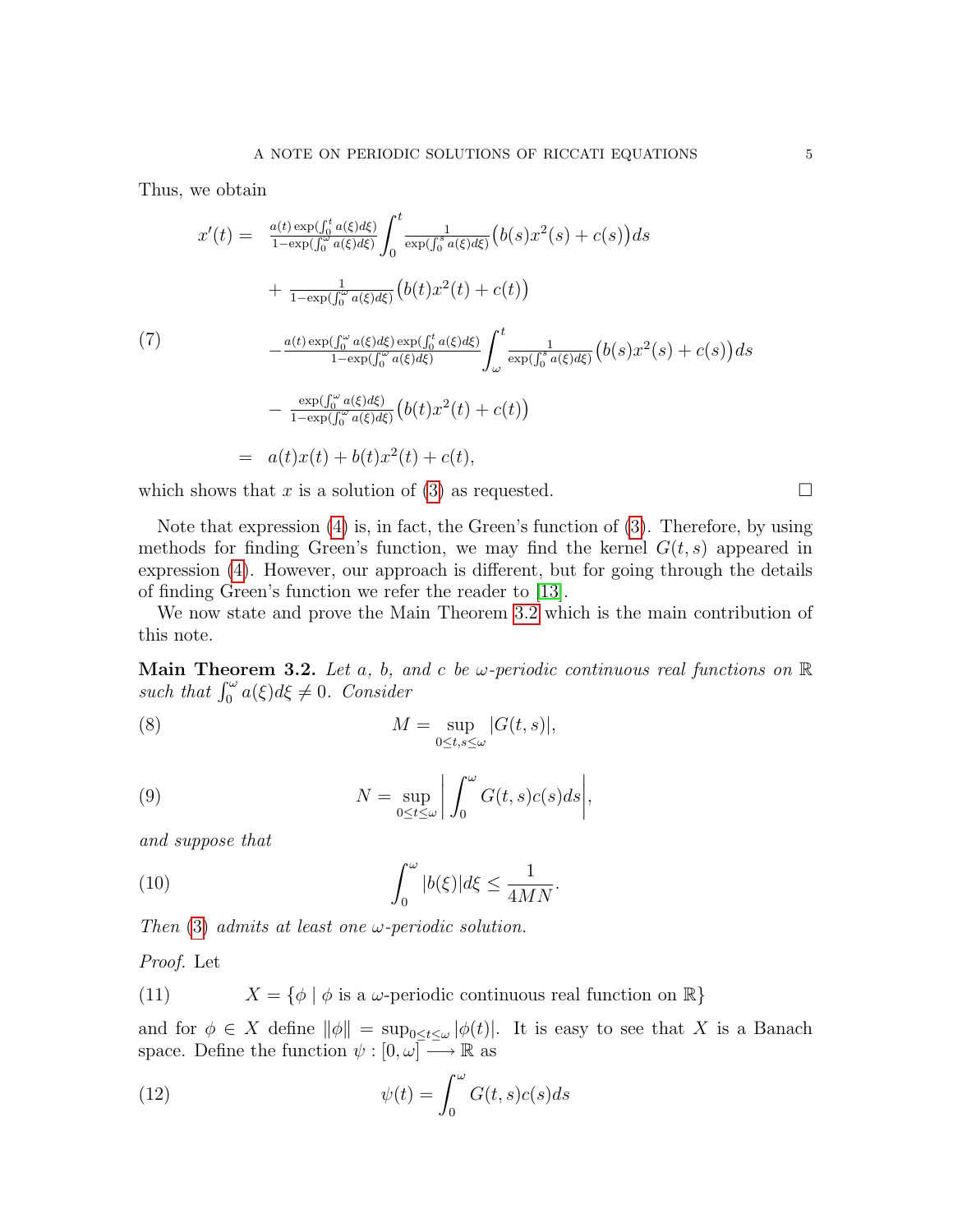and consider

<span id="page-5-0"></span>(13) 
$$
\Omega = \{ \phi \in X \mid \|\phi - \psi\| \le N \}.
$$

It is easy to see that  $\Omega$  is closed, bounded, and convex subset of X. Define the operator  $S : \Omega \longrightarrow X$  by sending  $\phi$  to  $S(\phi)$ , where  $S(\phi)$  defined as

<span id="page-5-1"></span>(14) 
$$
S(\phi)(t) = \int_0^{\omega} G(t,s) (b(s)\phi^2(s) + c(s)) ds.
$$

First, we claim that S maps  $\Omega$  into  $\Omega$ . In order to show this, by using [\(13\)](#page-5-0) and [\(12\)](#page-4-1), we obtain  $|\phi(t)| \leq N + |\psi(t)| \leq 2N$  holds for all  $\phi \in \Omega$  and for all  $t \in [0, \omega]$ . Therefore, [\(14\)](#page-5-1), [\(12\)](#page-4-1), [\(8\)](#page-4-2), and [\(10\)](#page-4-3) imply that for all  $\phi \in \Omega$  and for all  $t \in [0, \omega]$ ,

(15) 
$$
|S(\phi)(t) - \psi(t)| = \left| \int_0^{\omega} G(t,s)b(s)\phi^2(s)ds \right|
$$

$$
\leq 4MN^2 \int_0^{\omega} |b(s)|ds
$$

$$
\leq N.
$$

Thus, for all  $\phi \in \Omega$ , we have  $||S(\phi) - \psi|| \leq N$  and so  $S(\phi) \in \Omega$ . This shows that S is an operator from  $\Omega$  into  $\Omega$ .

Next, we show that S is compact. In order to do this, suppose  $\{\phi_n\}$  is a sequence on  $\Omega$  which is, by [\(13\)](#page-5-0), bounded. Thus, there exists  $L > 0$  such that for all  $n \in \mathbb{N}$  and for all  $t \in [0, \omega]$ , we have  $|\phi_n(t)| \leq L$ . We should show that  $\{\phi_n\}$  has a subsequence, say  $\{\phi_{n_i}\}\$ , such that  $\{S(\phi_{n_i})\}\$ is convergent on  $\Omega$ . Note that, by Lemma [3.1,](#page-3-2) for all  $n \in \mathbb{N}$ , the function  $S(\phi_n)$  is, in fact, differentiable and for all  $t \in [0, \omega]$  we have

(16) 
$$
S(\phi_n)'(t) = a(t)\phi_n(t) + b(t)\phi_n^{2}(t) + c(t).
$$

Therefore, for all  $n \in \mathbb{N}$  and for all  $t \in [0, \omega]$ , we have  $|S(\phi_n)'(t)| \leq AL + BL^2 + C$ , where A, B, and C are the maximum values of |a|, |b|, and  $|c|$  on  $[0, \omega]$ , respectively. Therefore, for given  $\varepsilon > 0$ , if we consider  $\delta = \varepsilon/(AL + BL^2 + C)$ , then for all  $n \in \mathbb{N}$ and for all  $t_1, t_2 \in [0, \omega], |t_1 - t_2| < \delta$  implies that

(17) 
$$
|S(\phi_n)(t_1) - S(\phi_n)(t_2)| \le (AL + BL^2 + C)|t_1 - t_2| < \varepsilon.
$$

Thus,  $\{S(\phi_n(t))\}$  as a sequence of functions on  $[0,\omega]$  is equicontinuous and Theorem [2.1](#page-2-1) then implies that there exists a subsequence of  $\{S(\phi_n(t))\}$ , say  $\{S(\phi_{n_i}(t))\}$ , which is uniformly convergent on  $[0, \omega]$ . This means that  $\{S(\phi_{n_i})\}$  is convergent on  $\Omega$  and so S is compact.

Therefore, Theorem [2.2](#page-2-0) implies that there exists  $x \in \Omega$  such that  $S(x) = x$ , i.e., for all  $t \in [0, \omega],$ 

(18) 
$$
x(t) = \int_0^{\omega} G(t,s) (b(s)x^2(s) + c(s)) ds.
$$

Since  $x \in \Omega$ , x is a  $\omega$ -periodic continuous real function on R and so what remains to be proved is that x is indeed a solution to  $(3)$ . But this already proven by Lemma  $3.1.$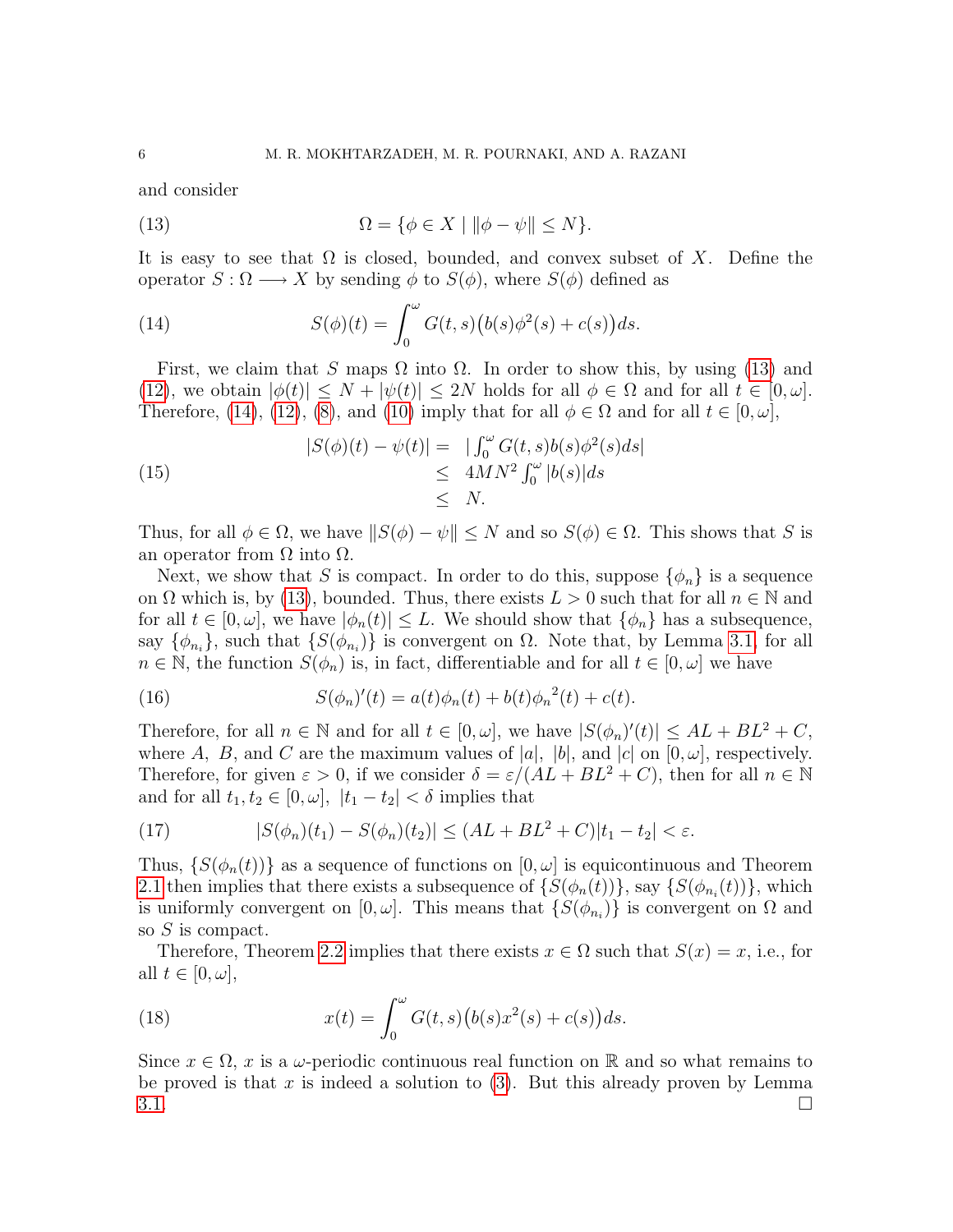### A NOTE ON PERIODIC SOLUTIONS OF RICCATI EQUATIONS 7

#### <span id="page-6-2"></span><span id="page-6-1"></span><span id="page-6-0"></span>4. Two illustrative examples

In this section, we treat the following two illustrative examples. The first example is generated by trial and error process, using computer codes in Mathematica 5.2 with symbolic operations. Therefore, it seems to be quite far from a real practical problem. However, it shows that the novelty of our approach, since the previous results in the literature are inapplicable for proving the existence of periodic solutions of it. Also, this example indicates the validity of the assumptions made in the Main Theorem [3.2.](#page-4-0) These are the only justification for putting this example. Instead, the second example comes from mathematical modeling of natural phenomenons.

**Example 4.1.** Suppose that  $a, b$ , and  $c$  are 1-periodic continuous real functions on R which are defined as follows:

(19) 
$$
a(t) = \frac{\pi (447 \cos \pi t - 288 \cos 2\pi t + \cos 3\pi t + 23762 \sin \pi t + 288 \sin 2\pi t - 4 \sin 3\pi t + 480)}{2(\cos \pi t + 3)(136 \cos \pi t + 4 \cos 2\pi t - 312 \sin \pi t + \sin 2\pi t - 8063)},
$$

(20) 
$$
b(t) = \frac{-48\pi (3\cos\pi t + 53\sin\pi t + 1)}{-15306\cos\pi t + 160\cos 2\pi t + 4\cos 3\pi t - 1871\sin\pi t - 306\sin 2\pi t + \sin 3\pi t - 48242},
$$

(21) 
$$
c(t) = \frac{\pi (303 \cos \pi t - 288 \cos 2\pi t + \cos 3\pi t + 21218 \sin \pi t + 288 \sin 2\pi t - 4 \sin 3\pi t + 432)}{15306 \cos \pi t - 160 \cos 2\pi t - 4 \cos 3\pi t + 1871 \sin \pi t + 306 \sin 2\pi t - \sin 3\pi t + 48242}.
$$

Here, we have  $\int_0^1 a(\xi)d\xi = -1.013501$ , and so the function G is as follows:

(22) 
$$
G(t,s) = \begin{cases} 1.56972 \exp\left(\int_s^t a(\xi)d\xi\right) & : 0 \le s \le t \le 1, \\ 0.569725 \exp\left(\int_s^t a(\xi)d\xi\right) & : 0 \le t \le s \le 1. \end{cases}
$$

Since

(23) 
$$
M = \sup_{0 \le t, s \le 1} |G(t, s)| = 1.56972
$$

and

(24) 
$$
N = \sup_{0 \le t \le 1} \left| \int_0^1 G(t, s) c(s) ds \right| = 1.37309,
$$

we have

(25) 
$$
\int_0^1 |b(\xi)| d\xi = 0.107581 < 0.115988 = \frac{1}{4MN}.
$$

Therefore, the Main Theorem [3.2](#page-4-0) implies that [\(3\)](#page-0-2) admits at least one 1-periodic solution. This 1-periodic solution may be given by expression  $(29)$ , where k is an arbitrary constant. Note that expression [\(29\)](#page-7-0) is the general solution of [\(3\)](#page-0-2) defined by [\(19\)](#page-6-0), [\(20\)](#page-6-1), and [\(21\)](#page-6-2). The general solution is generated by knowing three particular solutions [\(26\)](#page-7-1), [\(27\)](#page-7-2), and [\(28\)](#page-7-3) of the equation. Here, all numerical results are correct to 50 digits, using arbitrary precision facilities devised in this software, and then all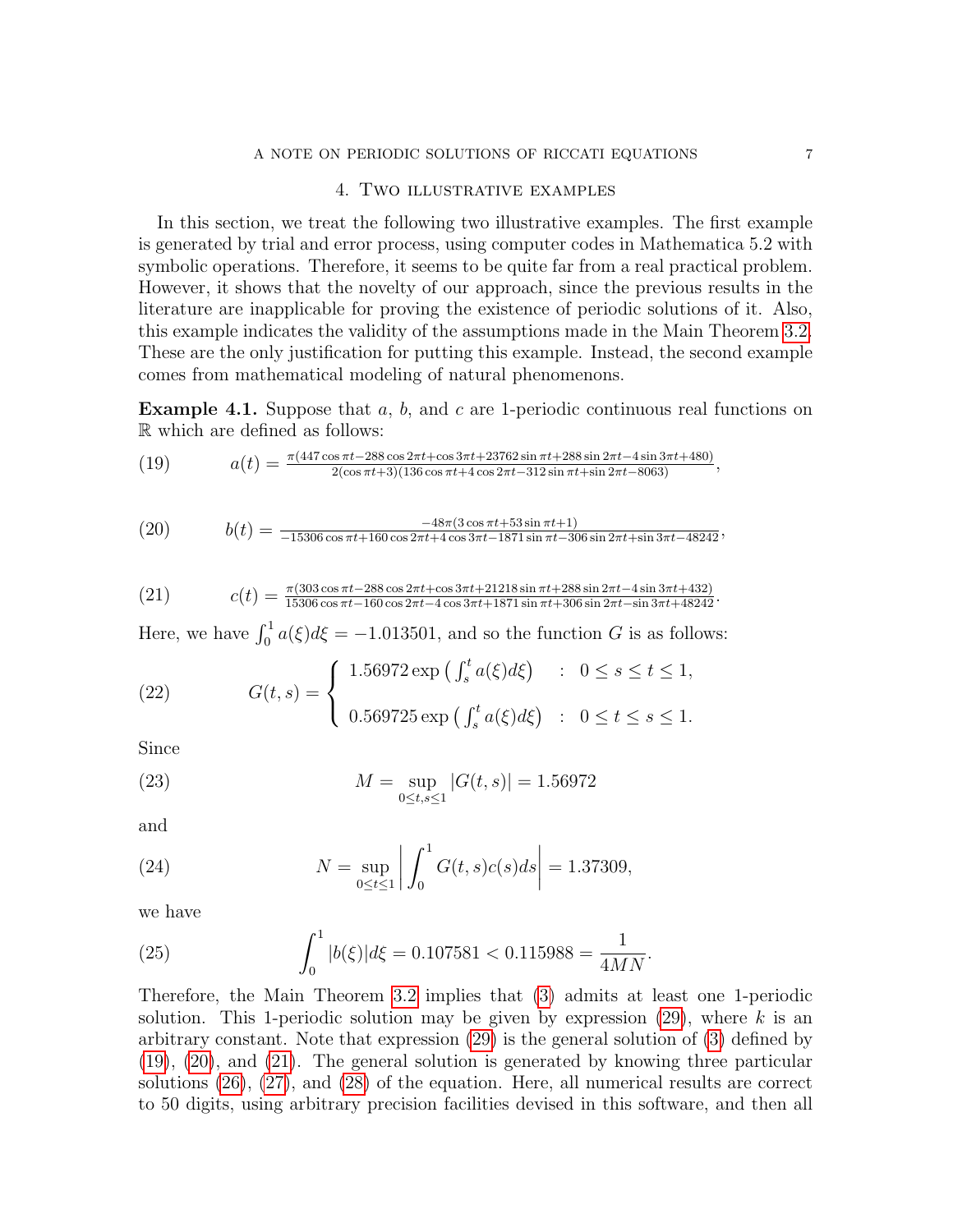results truncated to 6 decimal places. For sacking more accurate results, we also normalized variable and restricted ourselves to the interval  $[0, 1)$ .

<span id="page-7-1"></span>
$$
(26) \t\t x_1(t) = 1,
$$

<span id="page-7-2"></span>(27) 
$$
x_2(t) = 2 + \frac{1}{3}\cos \pi t,
$$

<span id="page-7-3"></span>(28) 
$$
x_3(t) = 8 + \frac{1}{8}(\cos \pi t + \sin \pi t),
$$

<span id="page-7-0"></span>(29) 
$$
x(t) = \frac{k \cos 2\pi t + 12k \sin \pi t + k \sin 2\pi t + 673k + 2(62k + 5) \cos \pi t - 6 \sin \pi t - 288}{2(3k + 5) \cos \pi t + 6(8(7k - 6) + (k - 1) \sin \pi t)}.
$$

Example 4.2. Consider the Riccati differential equation

<span id="page-7-4"></span>(30) 
$$
x' = x + b(t)x^2 + \sin t,
$$

where b is a  $2\pi$ -periodic continuous real function on R. This equation comes from mathematical modeling of natural phenomenons. Here, we have  $\int_0^{2\pi} d\xi = 2\pi$ , and so the function  $G$  is as follows:

(31) 
$$
G(t,s) = \begin{cases} \frac{1}{1-\exp(2\pi)} \exp(t-s) & : 0 \le s \le t \le 2\pi, \\ \frac{\exp(2\pi)}{1-\exp(2\pi)} \exp(t-s) & : 0 \le t \le s \le 2\pi. \end{cases}
$$

We have

(32) 
$$
M = \sup_{0 \le t, s \le 2\pi} |G(t, s)| = 1.001870,
$$

(33) 
$$
N = \sup_{0 \le t \le 2\pi} \left| \int_0^{2\pi} G(t, s)(\sin s) ds \right| = 1.103237,
$$

and so if

(34) 
$$
\int_0^{2\pi} |b(\xi)| d\xi \le \frac{1}{4MN} = 0.226182,
$$

then the Main Theorem [3.2](#page-4-0) implies that  $(30)$  admits at least one  $2\pi$ -periodic solution. For instance, if we consider

(35) 
$$
b(t) = -\frac{28(784 + \cos t + 29\sin t)}{(784 + \cos t)^2},
$$

then since

(36) 
$$
\int_0^{2\pi} |b(\xi)| d\xi = 0.2244 < 0.226182,
$$

we obtain that  $(30)$  admits at least one  $2\pi$ -periodic solution, that is,

(37) 
$$
x(t) = \frac{1}{28}(784 + \cos t).
$$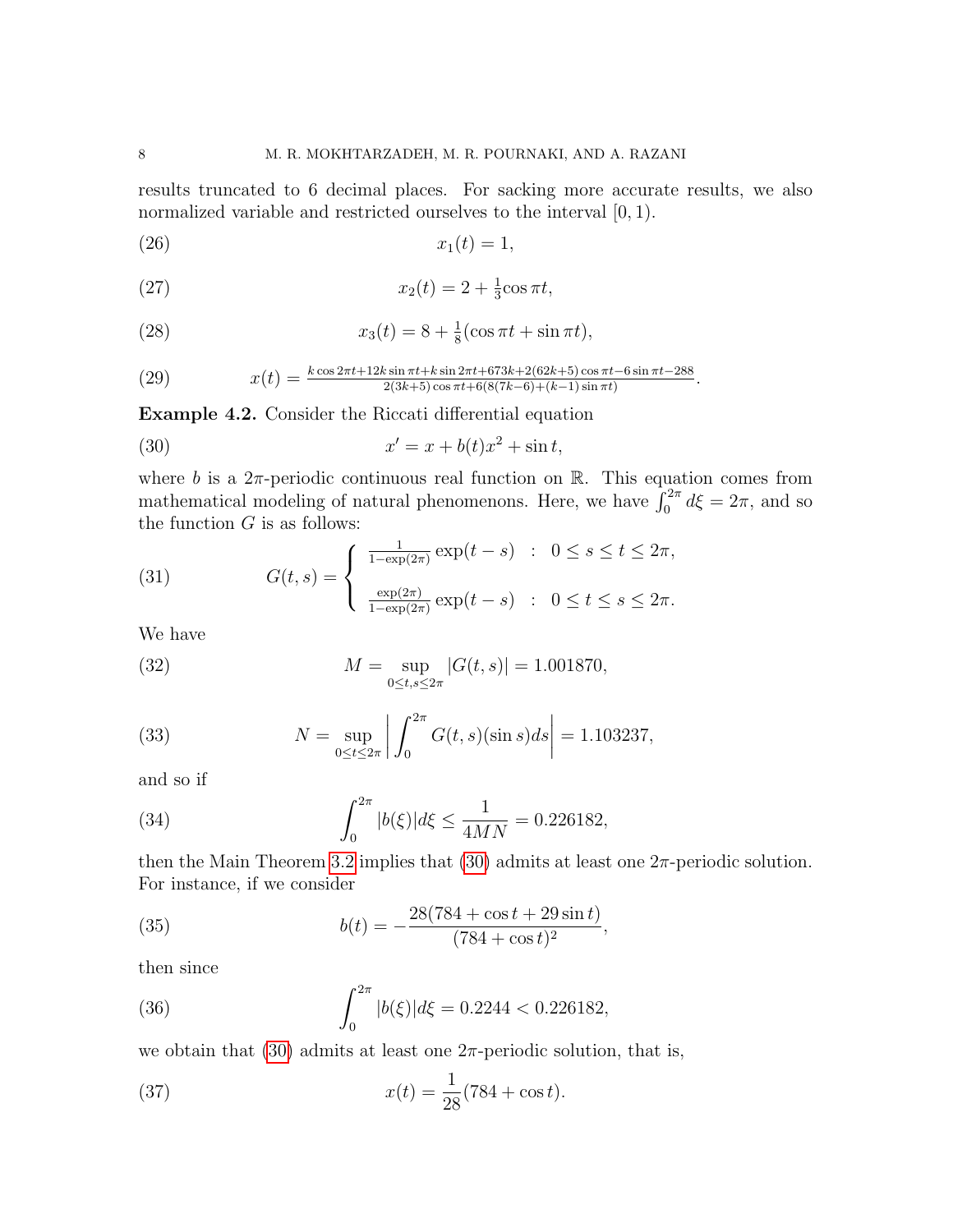#### 5. Conclusion

In this note, we investigate the existence of periodic solutions for a class of scalar Riccati differential equations. Suppose that  $a, b$ , and  $c$  are  $\omega$ -periodic continuous real functions on  $\mathbb R$  such that  $\int_0^\omega a(\xi) d\xi \neq 0$ . Consider

(38) 
$$
M = \sup_{0 \leq t, s \leq \omega} |G(t, s)|,
$$

(39) 
$$
N = \sup_{0 \le t \le \omega} \left| \int_0^{\omega} G(t,s)c(s)ds \right|,
$$

and suppose that

(40) 
$$
\int_0^{\omega} |b(\xi)| d\xi \leq \frac{1}{4MN},
$$

where the kernel  $G(t, s)$  is defined as follows:

(41) 
$$
G(t,s) = \begin{cases} \frac{1}{1-\exp(\int_0^{\omega} a(\xi)d\xi)} \exp\left(\int_s^t a(\xi)d\xi\right) & : 0 \le s \le t \le \omega, \\ \frac{\exp(\int_0^{\omega} a(\xi)d\xi)}{1-\exp(\int_0^{\omega} a(\xi)d\xi)} \exp\left(\int_s^t a(\xi)d\xi\right) & : 0 \le t \le s \le \omega. \end{cases}
$$

Then the scalar Riccati differential equation  $x' = a(t)x + b(t)x^2 + c(t)$  admits at least one  $\omega$ -periodic solution. In order to indicate the validity of the assumptions made in our result, we also treat two illustrative examples.

#### **ACKNOWLEDGMENTS**

The authors would like to thank the referees for helpful remarks which have contributed to improve the presentation of the note. The authors also express their gratitude to Professor Ali H. Nayfeh for his kindness and support.

#### **REFERENCES**

- <span id="page-8-4"></span>[1] R. E. Agahanjanc, On periodic solutions of the Riccati equation, Vestnik Leningrad. Univ. 16 (1961), no. 19, 153–156.
- <span id="page-8-5"></span>[2] S. Bittanti, Deterministic and stochastic linear periodic systems, Time series and linear systems, ix, 141–182, Lecture Notes in Control and Inform. Sci., 86, Springer, Berlin, 1986.
- <span id="page-8-2"></span>[3] S. Bittanti, P. Colaneri, G. De Nicolao, The periodic Riccati equation, The Riccati Equation, 127–162, Comm. Control Engrg. Ser., Springer-Verlag, Berlin, 1991.
- <span id="page-8-1"></span>[4] S. Bittanti, P. Colaneri, G. De Nicolao, G. O. Guardabassi, Periodic Riccati equation: existence of a periodic positive semidefinite solution, Proceedings of the IEEE Conference on Decision and Control Including the Symposium on Adaptive Pro, 1987, 293–294.
- <span id="page-8-0"></span>[5] S. Bittanti, P. Colaneri, G. O. Guardabassi, Periodic solutions of periodic Riccati equations, IEEE Trans. Automat. Control 29 (1984), no. 7, 665–667.
- <span id="page-8-6"></span>[6] P. Bolzern, P. Colaneri, The periodic Lyapunov equation, SIAM J. Matrix Anal. Appl. 9 (1988), no. 4, 499–512.
- <span id="page-8-3"></span>[7] P. Colaneri, Continuous-time periodic systems in  $H_2$  and  $H_{\infty}$ , I. Theoretical aspects, Kybernetika 36 (2000), no. 2, 211–242.